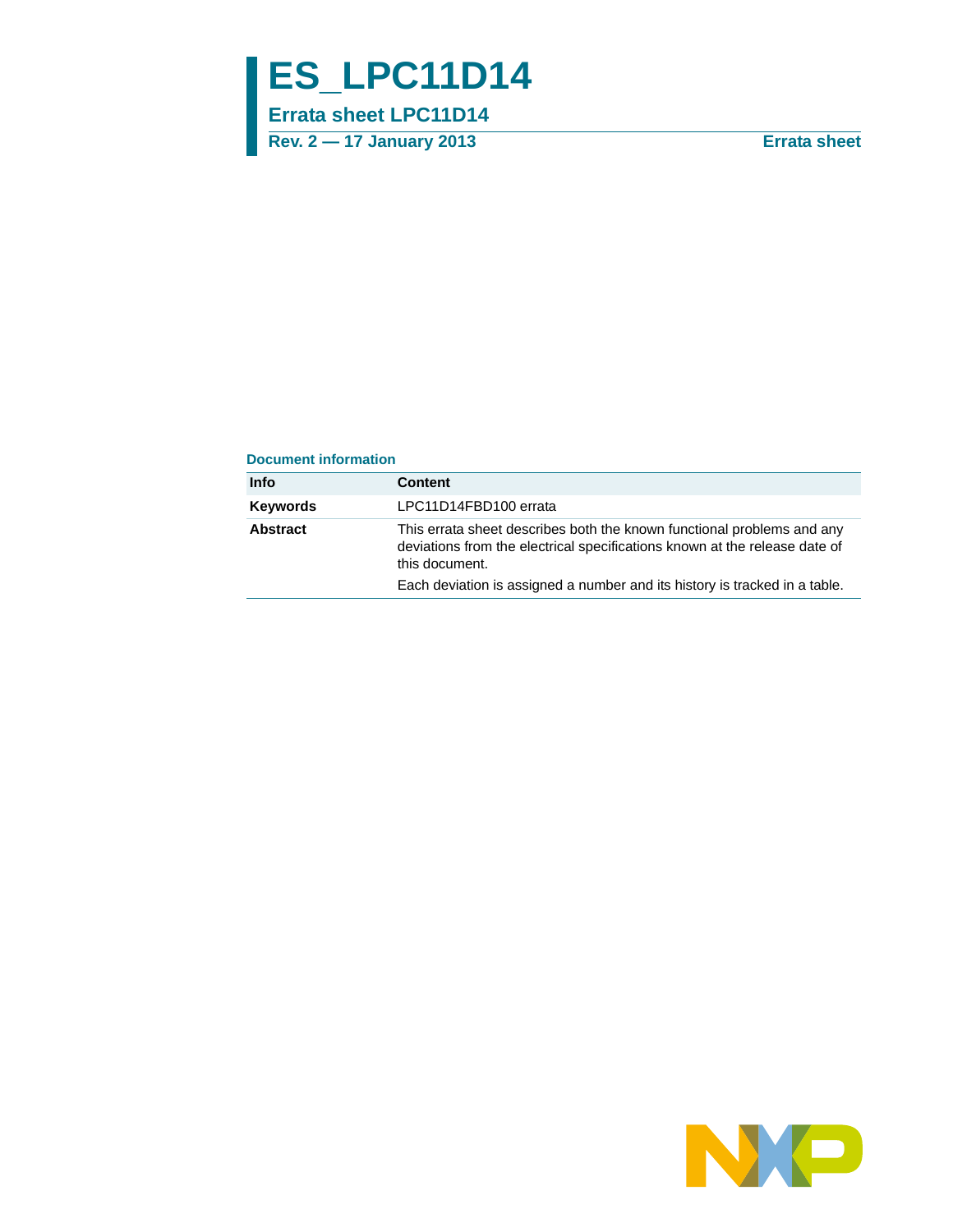#### **Revision history**

| <b>Rev</b> | <b>Date</b> | <b>Description</b> |
|------------|-------------|--------------------|
| 2          | 20130117    | Added I2C.1.       |
| 1.1        | 20120118    | Added ADC.2.       |
|            | 20110926    | Initial version    |

### **Contact information**

For more information, please visit: **http://www.nxp.com**

For sales office addresses, please send an email to: **salesaddresses@nxp.com**

ES\_LPC11D14 All information provided in this document is subject to legal disclaimers. © NXP B.V. 2013. All rights reserved.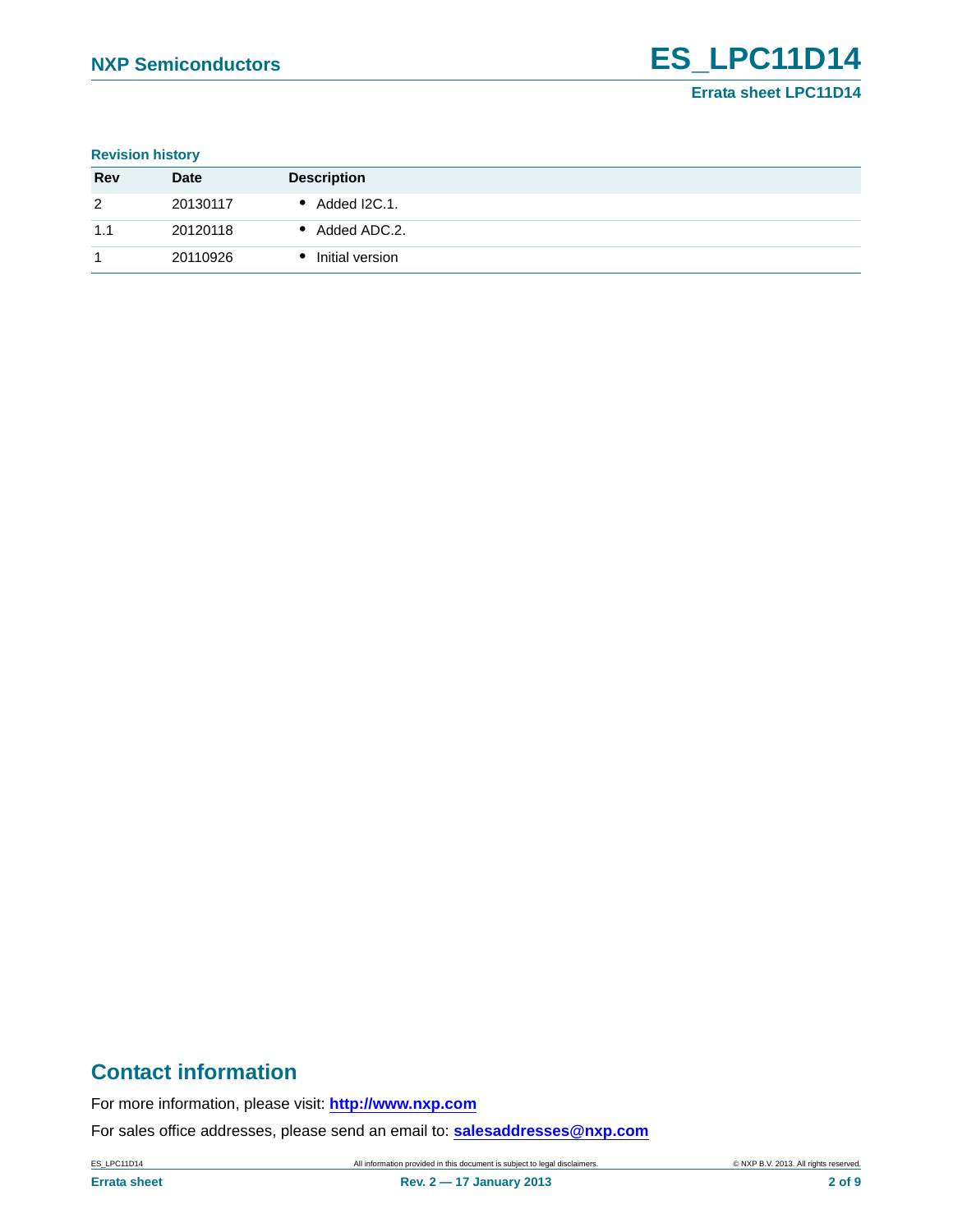### <span id="page-2-0"></span>**1. Product identification**

The LPC11D14 devices typically have the following top-side marking:

LPC11D14FBD100

/xxx

xxxxxxx

xxYYWWxR[x]

The last letter in the last line (field 'R') will identify the device revision. This Errata Sheet covers the following revisions of the LPC11D14:

|     | Table 1. Device revision table |                             |
|-----|--------------------------------|-----------------------------|
|     | <b>Revision identifier (R)</b> | <b>Revision description</b> |
| ʻB' |                                | Initial device revision     |

Field 'YY' states the year the device was manufactured. Field 'WW' states the week the device was manufactured during that year.

### <span id="page-2-1"></span>**2. Errata overview**

#### **Table 2. Functional problems table**

| <b>Functional</b><br>problems | <b>Short description</b>                                                                                                        | <b>Revision identifier</b> | <b>Detailed description</b> |
|-------------------------------|---------------------------------------------------------------------------------------------------------------------------------|----------------------------|-----------------------------|
| ADC.1                         | External sync inputs not operational.                                                                                           | 'B'                        | Section 3.1                 |
| ADC.2                         | A/D Global Data register should not be used with burst 'B'<br>mode or hardware triggering.                                      |                            | Section 3.2                 |
| I2C.1                         | In the slave-transmitter mode, the device set in the<br>monitor mode must write a dummy value of 0xFF into<br>the DAT register. | 'В'                        | Section 3.3                 |
| VDD.1                         | The minimum voltage of the power supply ramp must<br>be 200 mV or below.                                                        | 'B'                        | Section 3.4                 |

**Table 3. AC/DC deviations table**

| AC/DC<br>deviations | <b>Short description</b> | <b>Revision identifier</b> | <b>Detailed description</b> |
|---------------------|--------------------------|----------------------------|-----------------------------|
| n/a                 | n/a                      | n/a                        | n/a                         |

| Table 4.    | <b>Errata notes</b>                                                                                                   |                            |                      |
|-------------|-----------------------------------------------------------------------------------------------------------------------|----------------------------|----------------------|
| <b>Note</b> | <b>Short description</b>                                                                                              | <b>Revision identifier</b> | Detailed description |
| Note.1      | During power-up, an unexpected glitch (low pulse)<br>could occur on the port pins as the $V_{DD}$ supply ramps<br>up. | 'B'                        | Section 5.1          |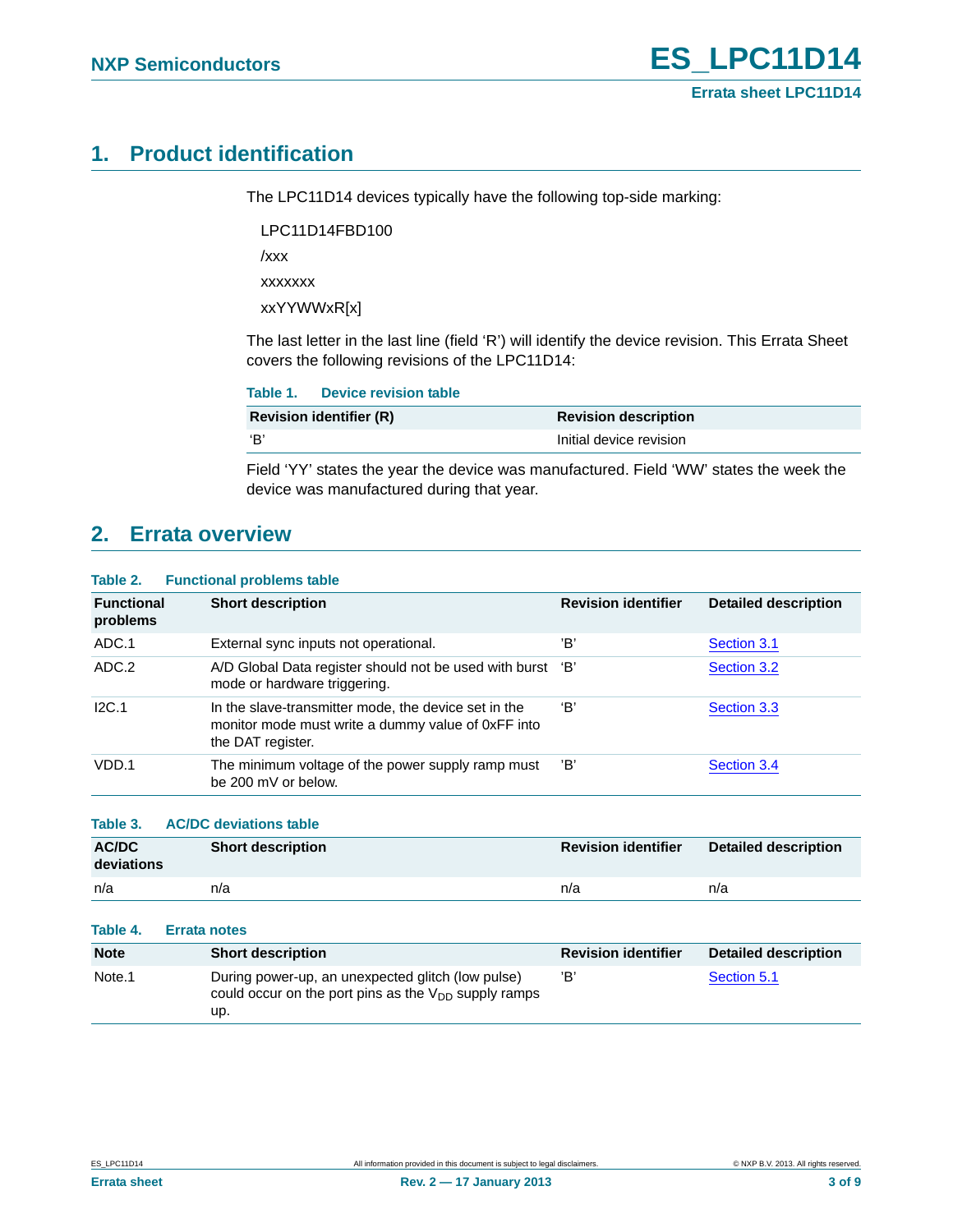### <span id="page-3-1"></span><span id="page-3-0"></span>**3. Functional problems detail**

#### **3.1 ADC.1: External sync inputs not operational**

#### <span id="page-3-2"></span>**Introduction:**

In software-controlled mode (BURST bit is 0), the 10-bit ADC can start conversion by using the following options in the A/D Control Register:

|  | 26:24 START |     | When the BURST bit is 0, these bits control whether and when an A/D conversion is<br>started: | 0 |
|--|-------------|-----|-----------------------------------------------------------------------------------------------|---|
|  |             | 0x0 | No start (this value should be used when clearing PDN to 0).                                  |   |
|  |             | 0x1 | Start conversion now.                                                                         |   |
|  |             | 0x2 | Start conversion when the edge selected by bit 27 occurs on<br>PIO0 2/SSEL/CT16B0 CAP0.       |   |
|  |             | 0x3 | Start conversion when the edge selected by bit 27 occurs on<br>PIO1 5/DIR/CT32B0 CAP0.        |   |
|  |             | 0x4 | Start conversion when the edge selected by bit 27 occurs on CT32B0_MAT0.                      |   |
|  |             | 0x5 | Start conversion when the edge selected by bit 27 occurs on CT32B0_MAT1.                      |   |
|  |             | 0x6 | Start conversion when the edge selected by bit 27 occurs on CT16B0 MAT0.                      |   |
|  |             | 0x7 | Start conversion when the edge selected by bit 27 occurs on CT16B0 MAT1.                      |   |

#### <span id="page-3-3"></span>**Problem:**

The external start conversion feature, AD0CR:START = 0x2 or 0x3, may not work reliably and ADC external trigger edges on PIO0\_2 or PIO1\_5 may be missed. The occurrence of this problem is peripheral clock (pclk) dependent. The probability of error (missing a ADC trigger from GPIO) is estimated as follows:

- **•** For PCLK\_ADC = 50 MHz, probability error = 6 %
- For PCLK\_ADC = 12 MHz, probability error = 1.5 %

The probability of error is not affected by the frequency of ADC start conversion edges.

#### <span id="page-3-4"></span>**Work-around:**

In software-controlled mode (BURST bit is 0), the START conversion options (bits 26:24 set to 0x1 or 0x4 or 0x5 or 0x6 or 0x7) can be used. The user can also start a conversion by connecting an external trigger signal to a capture input pin (CAPx) from a Timer peripheral to generate an interrupt. The timer interrupt routine can then start the ADC conversion by setting the START bits (26:24) to 0x1. The trigger can also be generated from a timer match register.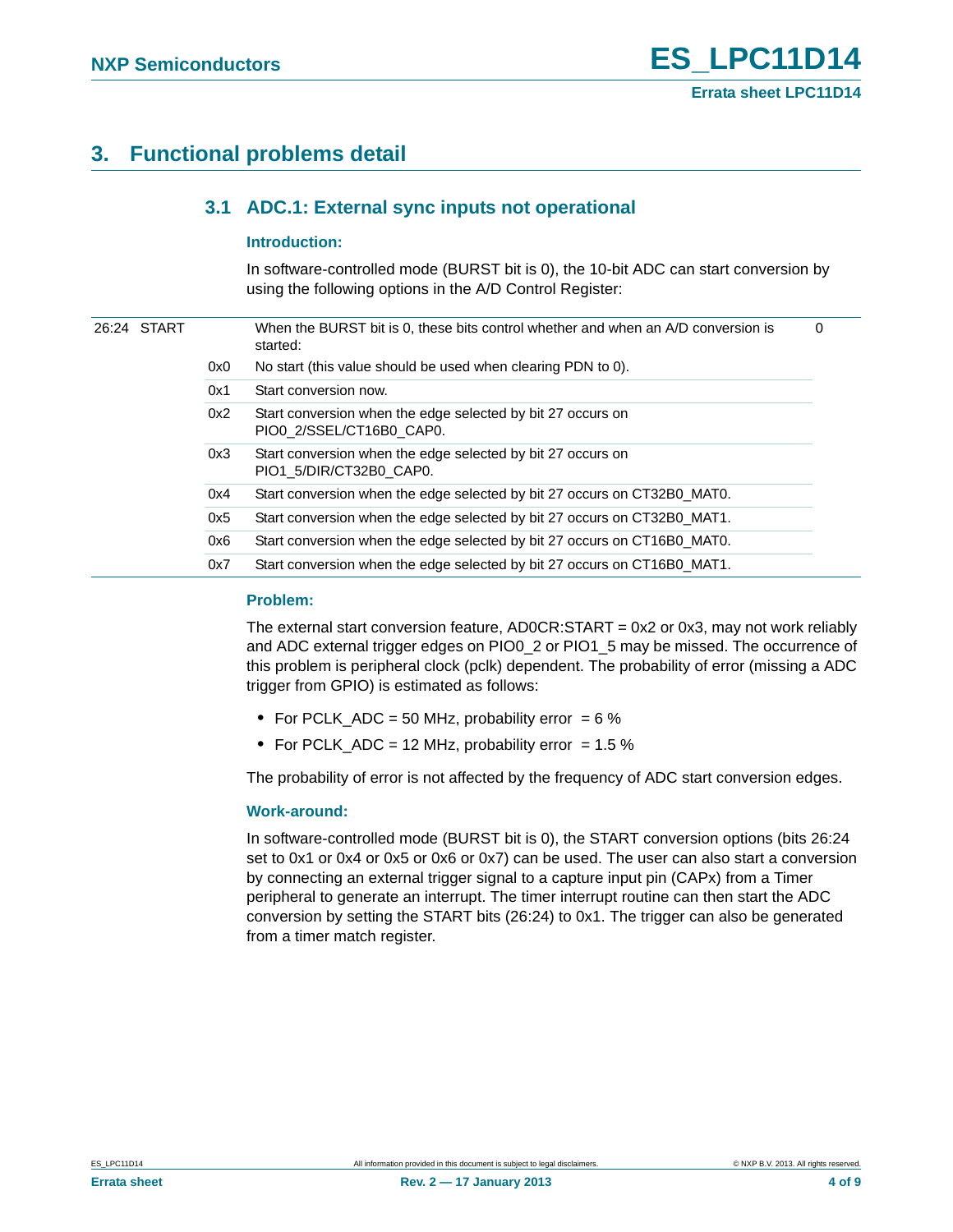### <span id="page-4-0"></span>**3.2 ADC.2: A/D Global Data register should not be used with burst mode or hardware triggering**

#### <span id="page-4-1"></span>**Introduction:**

On the LPC11D14, the START field and the BURST bit in the A/D control register specify whether A/D conversions are initiated via software command, in response to some hardware trigger, or continuously in burst ("hardware-scan") mode. Results of the ADC conversions can be read in one of two ways. One is to use the A/D Global Data Register to read all data from the ADC. Another is to use the individual A/D Channel Data Registers.

#### <span id="page-4-2"></span>**Problem:**

If the burst mode is enabled (BURST bit set to '1') or if hardware triggering is specified, the A/D conversion results read from the A/D Global Data register could be incorrect. If conversions are only launched directly by software command (BURST bit = '0' and START = '001'), the results read from the A/D Global Data register will be correct provided the previous result is read prior to launching a new conversion.

#### <span id="page-4-3"></span>**Work-around:**

When using either burst mode or hardware triggering, the individual A/D Channel Data registers should be used instead of the A/D Global Data register to read the A/D conversion results.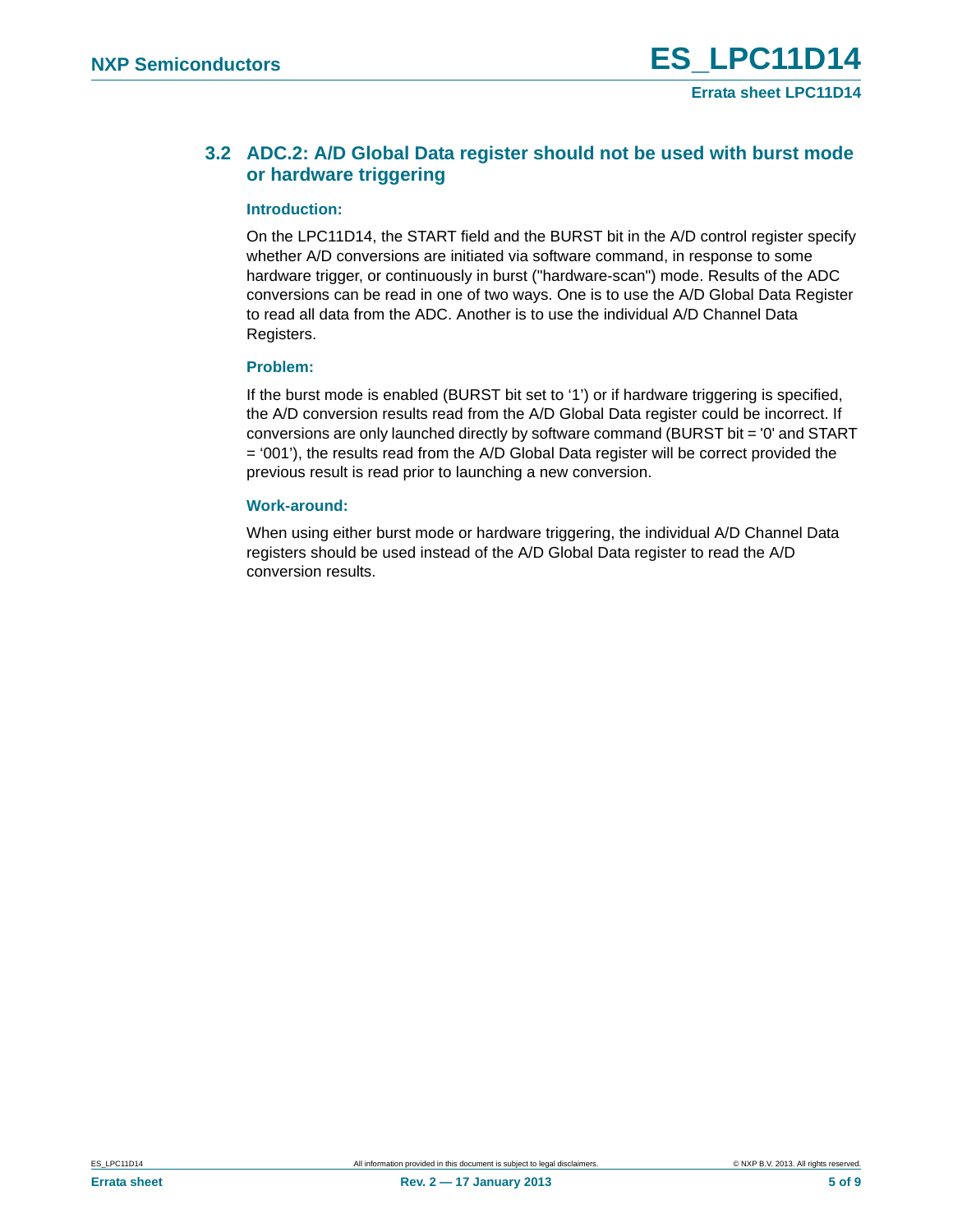#### <span id="page-5-0"></span>**3.3 I2C.1: In the slave-transmitter mode, the device set in the monitor mode must write a dummy value of 0xFF into the DAT register**

#### <span id="page-5-1"></span>**Introduction:**

The I2C monitor allows the device to monitor the I2C traffic on the I2C bus in a non-intrusive way.

#### <span id="page-5-2"></span>**Problem:**

In the slave-transmitter mode, the device set in the monitor mode must write a dummy value of 0xFF into the DAT register. If this is not done, the received data from the slave device will be corrupted. To allow the monitor mode to have sufficient time to process the data on the I2C bus, the device may need to have the ability to stretch the I2C clock. Under this condition, the I2C monitor mode is not 100% non-intrusive.

#### <span id="page-5-3"></span>**Work-around:**

When setting the device in monitor mode, enable the ENA\_SCL bit in the MMCTRL register to allow clock stretching.

Software code example to enable the ENA\_SCL bit:

```
LPC I2C MMCTRL | = (1 \lt \lt 1); //Enable ENA SCL bit
```
In the I2C ISR routine, for the status code related to the slave-transmitter mode, write the value of 0xFF into the DAT register to prevent data corruption. In order to avoid stretching the SCL clock, the data byte can be saved in a buffer and processed in the Main loop. This ensures the SI flag is cleared as fast as possible.

Software code example for the slave-transmitter mode:

```
 case 0xA8: // Own SLA + R has been received, ACK returned 
case 0xB0:
case 0xB8: // data byte in DAT transmitted, ACK received
case 0xC0: // (last) data byte transmitted, NACK received
case 0xC8: // last data byte in DAT transmitted, ACK received
   DataByte = LPC_I2C->DATA_BUFFER;//Save data. Data can be process in Main loop
   LPC I2C\rightarrow DAT = 0xFF; // Pretend to shift out 0xFF
   LPC_12C->CONCLR = 0x08; // clear flag SI
break;
```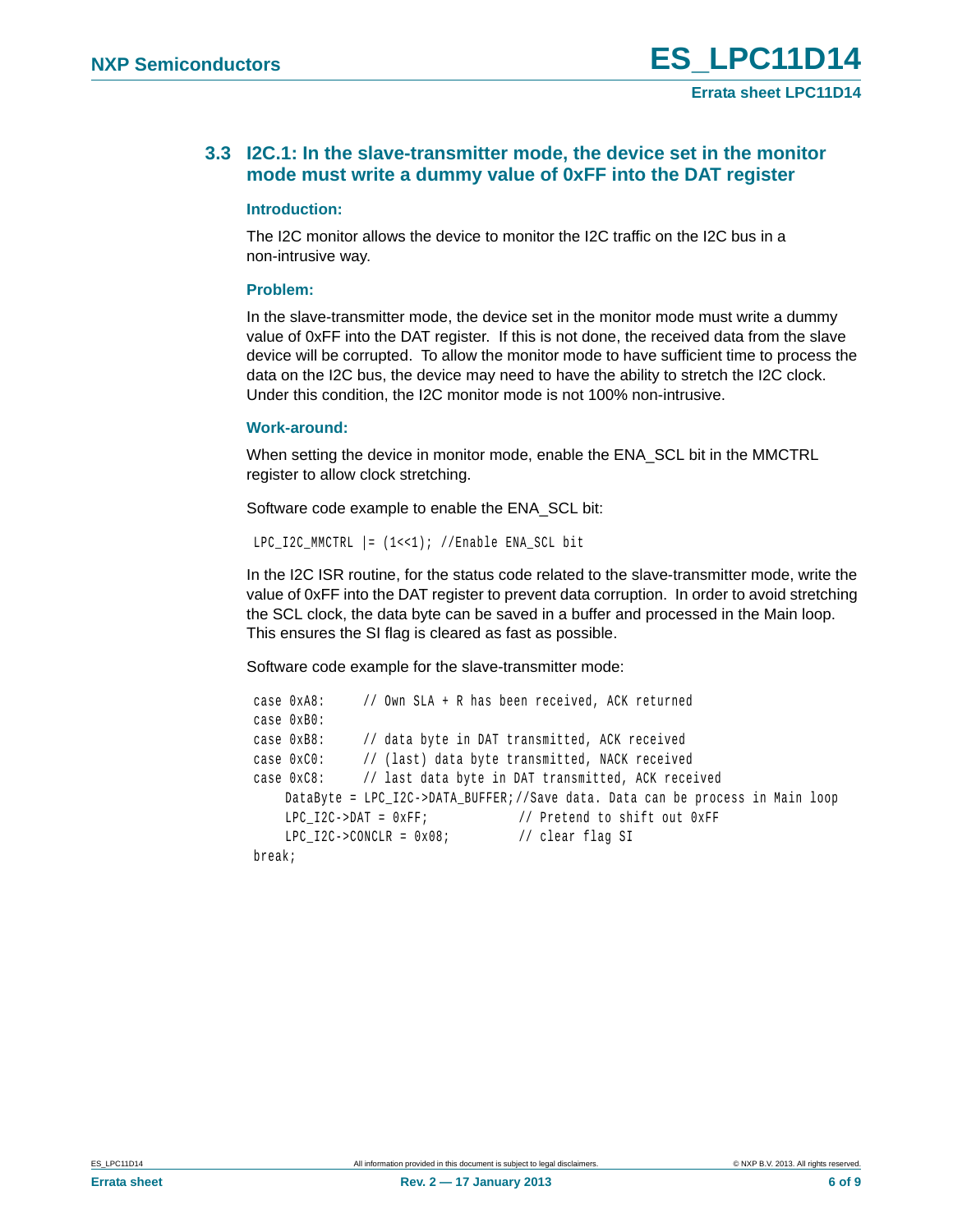#### <span id="page-6-0"></span>**3.4 VDD.1: The minimum voltage of the power supply ramp must be 200 mV or below**

#### <span id="page-6-2"></span>**Introduction:**

The datasheet specifies that the power supply (on the  $V_{DD}$  pin) must ramp-up from a minimum voltage of 400 mV or below with a ramp-up time of 500 ms or faster. Also, the minimum time the power supply (on the  $V_{DD}$  pin) needs to be below 400 mV or below before ramping up is 12 us.

#### <span id="page-6-3"></span>**Problem:**

The device might not always start-up if the power supply (on the  $V_{DD}$  pin) does not reach 200 mV. The minimum voltage of the power supply ramp (on the  $V_{DD}$  pin) must be 200 mV or below with ramp-up time of 500 ms or faster.

#### <span id="page-6-4"></span>**Work-around:**

None.

### <span id="page-6-5"></span>**4. AC/DC deviations detail**

No known errata.

### <span id="page-6-6"></span><span id="page-6-1"></span>**5. Errata notes**

#### **5.1 Note.1**

The General Purpose I/O (GPIO) pins have configurable pull-up/pull-down resistors where the pins are pulled up to the  $V_{DD}$  level by default. During power-up, an unexpected glitch (low pulse) could occur on the port pins as the  $V_{DD}$  supply ramps up.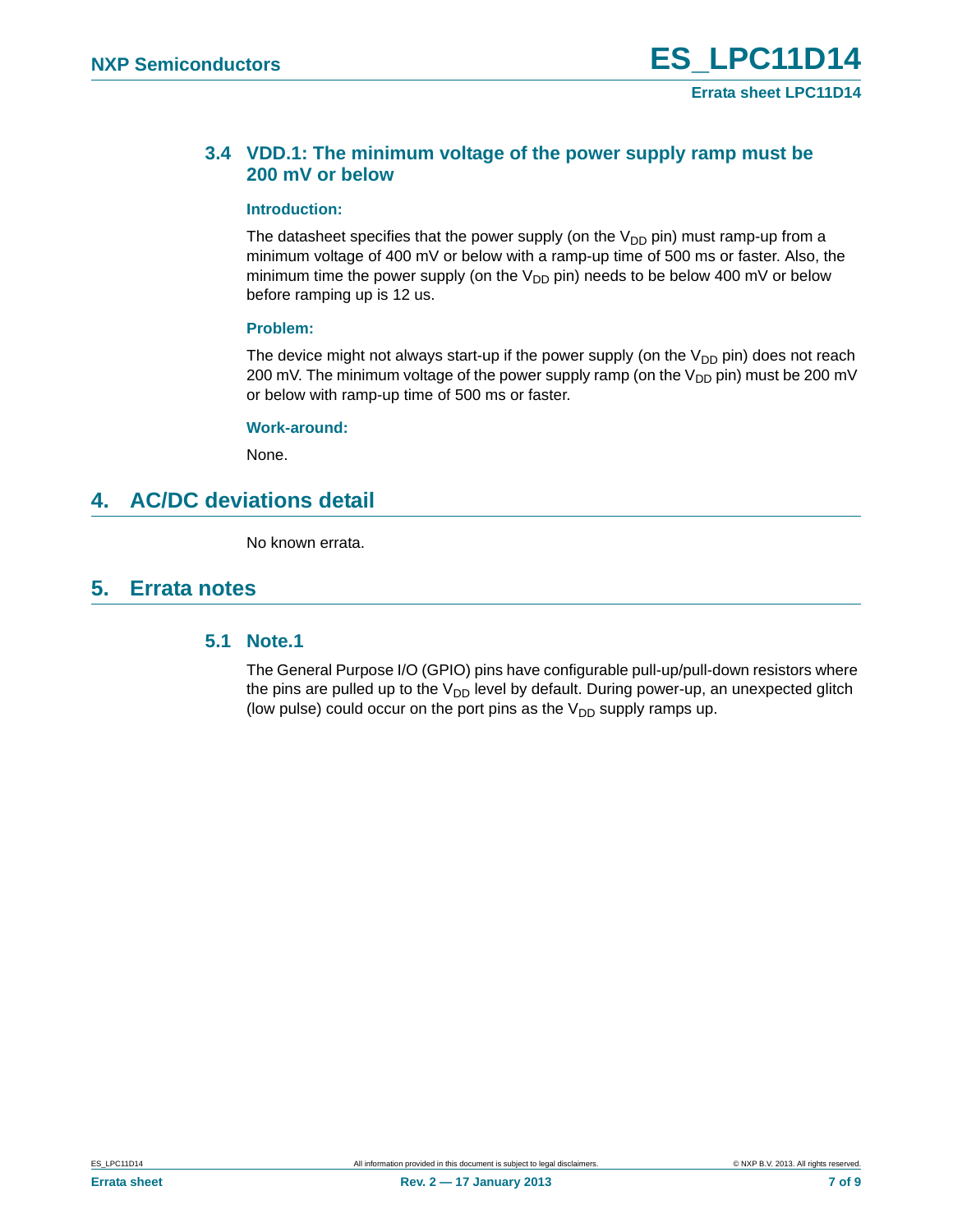## <span id="page-7-0"></span>**6. Legal information**

#### <span id="page-7-1"></span>**6.1 Definitions**

**Draft —** The document is a draft version only. The content is still under internal review and subject to formal approval, which may result in modifications or additions. NXP Semiconductors does not give any representations or warranties as to the accuracy or completeness of information included herein and shall have no liability for the consequences of use of such information.

### <span id="page-7-2"></span>**6.2 Disclaimers**

**Limited warranty and liability —** Information in this document is believed to be accurate and reliable. However, NXP Semiconductors does not give any representations or warranties, expressed or implied, as to the accuracy or completeness of such information and shall have no liability for the consequences of use of such information. NXP Semiconductors takes no responsibility for the content in this document if provided by an information source outside of NXP Semiconductors.

In no event shall NXP Semiconductors be liable for any indirect, incidental, punitive, special or consequential damages (including - without limitation - lost profits, lost savings, business interruption, costs related to the removal or replacement of any products or rework charges) whether or not such damages are based on tort (including negligence), warranty, breach of contract or any other legal theory.

Notwithstanding any damages that customer might incur for any reason whatsoever, NXP Semiconductors' aggregate and cumulative liability towards customer for the products described herein shall be limited in accordance with the *Terms and conditions of commercial sale* of NXP Semiconductors.

**Right to make changes —** NXP Semiconductors reserves the right to make changes to information published in this document, including without limitation specifications and product descriptions, at any time and without notice. This document supersedes and replaces all information supplied prior to the publication hereof.

**Suitability for use —** NXP Semiconductors products are not designed, authorized or warranted to be suitable for use in life support, life-critical or safety-critical systems or equipment, nor in applications where failure or

malfunction of an NXP Semiconductors product can reasonably be expected to result in personal injury, death or severe property or environmental damage. NXP Semiconductors and its suppliers accept no liability for inclusion and/or use of NXP Semiconductors products in such equipment or applications and therefore such inclusion and/or use is at the customer's own risk.

**Applications —** Applications that are described herein for any of these products are for illustrative purposes only. NXP Semiconductors makes no representation or warranty that such applications will be suitable for the specified use without further testing or modification.

Customers are responsible for the design and operation of their applications and products using NXP Semiconductors products, and NXP Semiconductors accepts no liability for any assistance with applications or customer product design. It is customer's sole responsibility to determine whether the NXP Semiconductors product is suitable and fit for the customer's applications and products planned, as well as for the planned application and use of customer's third party customer(s). Customers should provide appropriate design and operating safeguards to minimize the risks associated with their applications and products.

NXP Semiconductors does not accept any liability related to any default, damage, costs or problem which is based on any weakness or default in the customer's applications or products, or the application or use by customer's third party customer(s). Customer is responsible for doing all necessary testing for the customer's applications and products using NXP Semiconductors products in order to avoid a default of the applications and the products or of the application or use by customer's third party customer(s). NXP does not accept any liability in this respect.

**Export control —** This document as well as the item(s) described herein may be subject to export control regulations. Export might require a prior authorization from competent authorities.

### <span id="page-7-3"></span>**6.3 Trademarks**

Notice: All referenced brands, product names, service names and trademarks are the property of their respective owners.